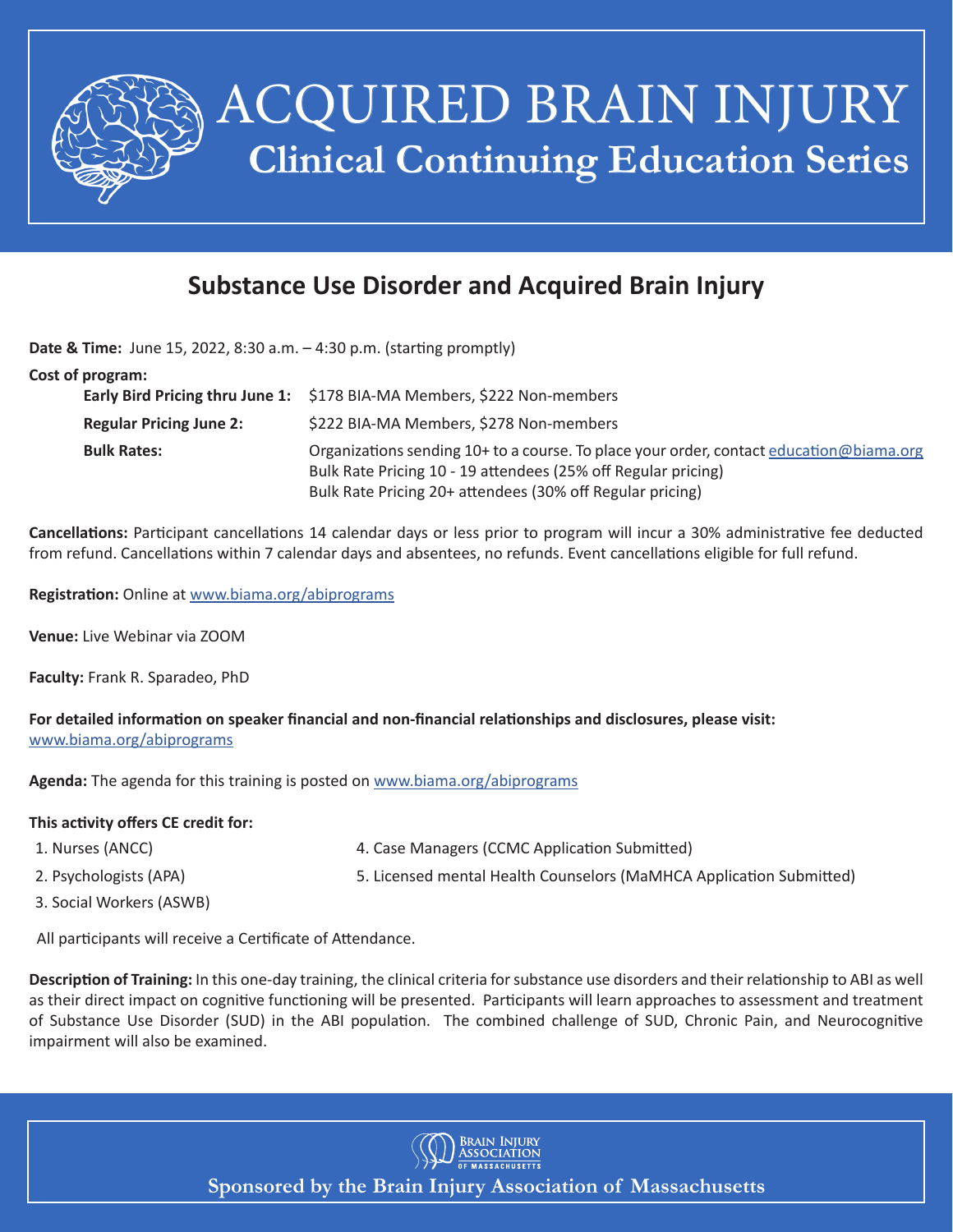**Learning Objectives:** Upon completion of this training, program participants will be able to:

- 1. Describe SUD and its impact on brain/cognitive function.
- 2. Explain the connection between SUD and ABI and the impact of SUD on ABI rehabilitation.
- 3. Explain the impact of the opiate epidemic on the general population and more specifically on people with ABI.
- 4. Identify common approaches to the assessment of both SUD and ABI and how to use assessment information in the formation of a treatment plan.

## **Faculty Bio:**

**Francis R. Sparadeo, PhD** is a graduate of the University of Rhode Island doctoral program in clinical psychology, with a focus on the neuropsychology of addiction. In 1982 he was appointed Clinical Assistant Professor of Psychiatry and Human Behavior at Brown University School of Medicine, and Director of Rehabilitation Psychology, working in the Department of Orthopedics and Rehabilitation at Rhode Island Hospital. Dr. Sparadeo remained in that position developing an outpatient cognitive rehabilitation program for brain injury survivors and also a chronic pain management program. In 1989, he took a position as National Director of Brain Injury and Substance Abuse Rehabilitation for New Medico Healthcare Systems in Boston, Massachusetts. After implementing several innovative rehabilitation programs across the United States, he returned to clinical practice at Rhode Island Hospital in 1992 and was appointed to the Trauma Service. He was appointed as the co-director of the Concussion Care program in the Emergency Department at RIH where he served for 5 years.

Dr. Sparadeo co-authored a \$3 million grant from the federal government studying the effectiveness of brief counseling interventions in patients being treated in the emergency department for injuries associated with substance abuse. He has served as President of the Brain Injury Association of Rhode Island, Chairman of the Governor's Permanent Advisory Commission on Traumatic Brain Injury, and as a consultant to the United States Substance Abuse and Mental Health Services Administration. Dr. Sparadeo most recently created a program to treat people with co-occurring chronic pain and opioid addiction.

Dr. Sparadeo is currently on the faculty of Salve Regina University where he teaches two courses: Psychopharmacology for Counselors and the Neuroscience of Substance Use Disorders in the Graduate Program in Rehabilitation Counseling. Dr. Sparadeo's clinical practice specializes in neuropsychological assessment of TBI and other brain disorders, pain assessment and management, and pre-surgical psychological screening. He serves as Director of Research for Calmar Pain Relief, LLC. and he is the director of the Behavioral Health Program for members of the Laborer's International Union of North America in the Rhode Island area. Dr. Sparadeo is the Chief Clinical Consultant to The Center for Community Independence, a TBI rehabilitation program in Revere, Massachusetts.

**Grievance Policy:** BIA-MA seeks to ensure equitable treatment of every person and to make every attempt to resolve grievances in a fair manner. Please submit a written grievance to education@biama.org or call 508-475-0032. Grievances will receive, to the best of our ability, corrective action to prevent further problems.

**Accommodations for the Differently Abled:** Individuals needing special accommodations please contact education@biama.org or call 508-475-0032.

**Target Audience:** Audiologists, Case Managers, Certified Brain Injury Specialists, Certified Brain Injury Trainers, Family Counselors, Mental Health Clinicians, Neuropsychologists, Nurses, Occupational Therapists, Physical Therapists, Psychologists, Rehabilitation Counselors, Social Workers, Speech/Language Pathologists, and Program Directors/Managers of residential, day and other programs that serve persons with ABI.